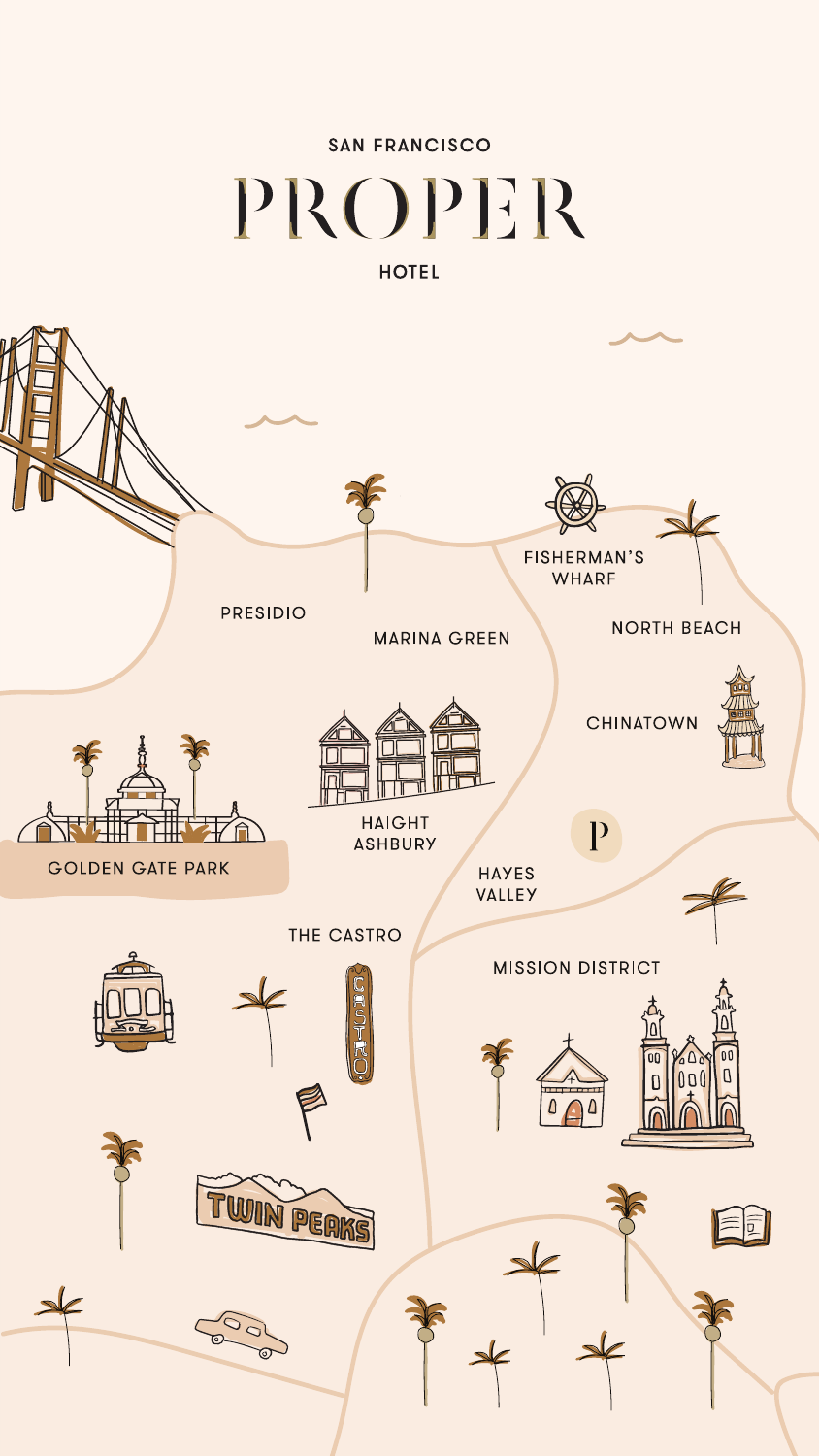## The Castro

Located only a short walk from San Francisco Proper, The Castro is likely the most iconic LGBTQ focused neighborhood in America! Home to a rich history of LGBTQ rights movements, The Castro is a delightful neighborhood to enjoy great dining options, take in a flick at the historical Castro Theater or enjoy mural after mural, including a Harvey Milk piece commemorating his life and legacy.

# Mission

Home to a 1776-built Mission Dolores, The Mission has something for everyone! It is rooted in rich Latino History yet provides a new age hipster vibe with some recent development of boutique lined 17th and Valencia streets! Some of the best taquerias in the world make

home in the Mission so be sure to grab an authentic taco, maybe catch a flick at Foreign Cinema while enjoying some crafted cocktails and enjoy sunset at Mission Dolores Park!

## Presidio

A 1,500 acre park full of rich history, The Presidio is home to a former military post and provides an abundant amount of attractions and absolutely breath taking views of Golden Gate Bridge and the Pacific Ocean. Enjoy a visit to one of a few select earth works artist, Andy Goldsworthy's pieces, sandy Baker Beach or Walt Disney Family Museum! If you enjoy cycling, The Presidio provides some vigorous inclines sure to serve you with a great work out in an inspirational environment.

# Marina Green

Enjoy a scenic stroll through San Francisco's north shore at Marina Green. Catch a Philz coffee early in the morning and watch the fog roll over and off Golden Gate Bridge and Alcatraz. Delight in a multitude of outdoor restaurants and bars and wrap your afternoon at San Francisco's Palace of Fine Arts.

# Fisherman's Wharf

Well known for fresh caught daily seafood, a seal sighting and an abundant amount of souvenir shops, Fisherman's Wharf is a San Francisco must! Be sure to visit early and soak up a beautiful sunrise before the crowds get too large!

## Golden Gate Park

Over 1000 acres of pure outdoor joy, Golden Gate Park provides multiple days worth of adventures. Whether taking a hike to a hidden waterfall, viewing wild bison, taking a run in the park or delighting in all the wonders of the Japanese Tea Garden or Conservatory of Flowers, there is no short supply of awe inspiring moments to be had at Golden Gate Park.

## Haight Ashbury

Home to the 1960s counterculture movement, Haight Ashbury is the optima of what visitors think of when they think Summer of Love. Featuring loads of vintage clothing boutiques, bookstores, dive bars, murals including a famous

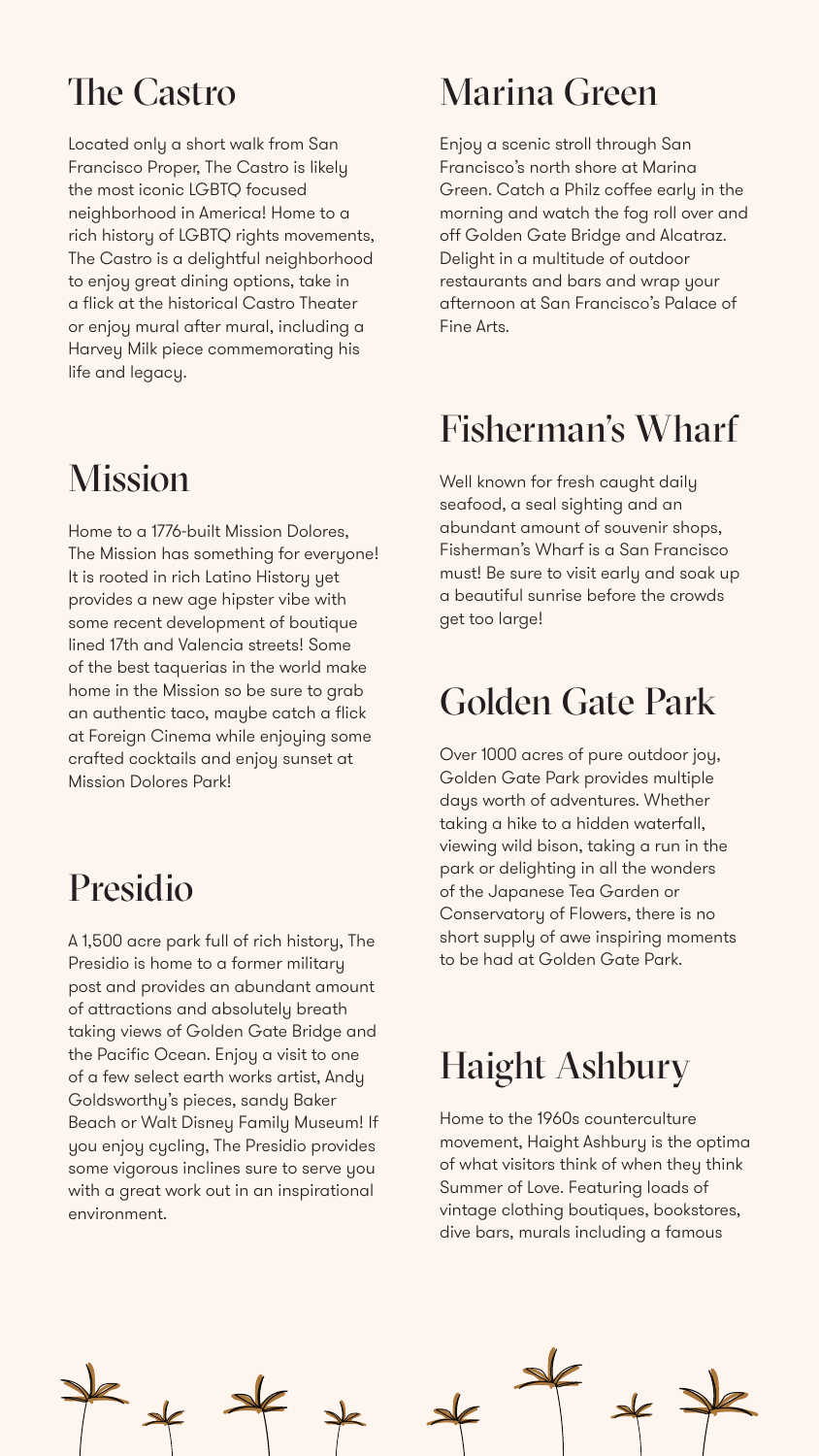Janis Joplin piece, Haight Ashbury sits to the east of Golden Gate's main entrance and provides lots of afternoon fun and people watching.

## Hayes Valley

Neighboring San Francisco Proper, Hayes Valley, a newer neighborhood to San Francisco provides guests with an abundant array of delicious dining options and shopping! Be sure to take a few seconds to take a break at Patricia's Green, home to some pop up boutiques and rotating art exhibits.

## North Beach

Get transported to Little Italy with Italian bakery and café lined streets and take in the very popular Telegraph Hill well known for parrot sightings, the Filbert Steps which offer a terrific hike to Coit Tower where you can take in sweeping panoramic views of San Francisco! If a day full of decadent food, drink and rich history are part of your agenda, North Beach is a must visit.

## Chinatown

Rooted in so much history, San Francisco boasts one of American's first Chinatowns! Spend a full day exploring historical sites that share some rich history into the development of San Francisco, take in the iconic and world renowned Dragon's Gate, get lost in a maze of narrow streets and alleys that are lined with eateries, herbalists, bakeries, souvenir shops and well known cocktail lounges.



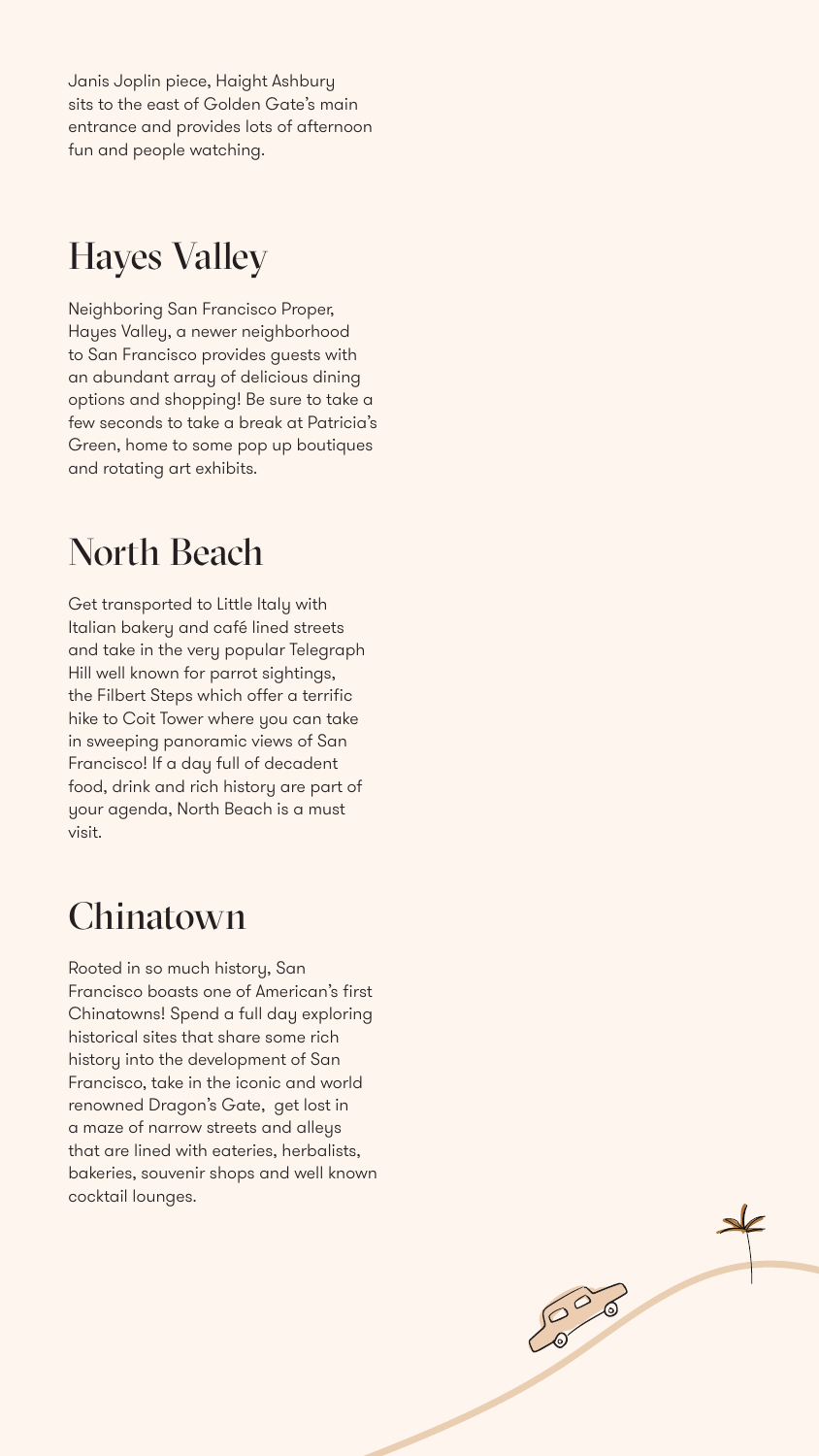# The Castro

## **EATS**

### **05. TWIN PEAKS TAVERN**

An iconic neighborhood bar hosting regulars and travelers alike, Twin Peaks Tavern boasts panoramic views of the city alongside craft cocktails, draft beers, and a well curated wine list.

*401 Castro Street*

#### **06. BLACKBIRD**

Seasonal and classic cocktails. A local favorite for first dates, so go for the people watching.

#### **MUST TRY: THE KENTUCKY PEACH**

*2124 Market Street*

## DRINKS

#### **01. FABLE**

Seasonal, approachable, and exceptional quality fare minus the pretense of fine dining be sure to experience the widely acclaimed Fable's weekend garden patio brunch.

#### **MUST TRY: FENNEL CURED TROUT EGGS BENEDICT**

*588 Castro Street*

#### **02. HOT COOKIE**

A Castro staple since 1997, Hot Cookie is famous for their large selection of freshly-baked, delectable desserts (and for its celebration of unabashed sexual expression, including the notorious Penis and Venus Cookies).

#### **MUST TRY: 'FRUITY KRISPIE' + 'HUNKYMONKEY' COOKIE**

*407 Castro Street*

#### **03. HEROIC ITALIAN**

Artisanal sandwiches served out of a wine bar! This is not your classic choose your own adventure sandwich shop. Instead, the menu is very curated. Can't decide? The antipasto boards are fun to share.

#### **MUST TRY: QUADRONNO**

*72 Castro Street*

#### **04. STARBELLY**

California comfort and cocktails with a great back patio and a menu that has something for everyone.

#### **MUST TRY: BACON & JALAPEÑO SPAGHETTI**

*3583 16th Street*

## **06. HARVEY MILK MURAL**

Completed in 2018 and painted by renowned Paraguayan artist Oz Montania, don't miss the opportunity to admire the inspiring Harvey Milk mural while taking a walking tour of the Castro.

*On the wall of The Cafe at 17th and Castro – above Subway and next to the Chevron Station.*

#### **07. PINK TRIANGLE MEMORIAL PARK**

The Pink Triangle Memorial is America's first historical landmark dedicated in remembrance of homosexual men persecuted in Fascist Europe between 1933-1945 — now an iconic image forming a pink triangle and facing the Rainbow Flag.

*2454 Market Street*



## LOCAL FINDS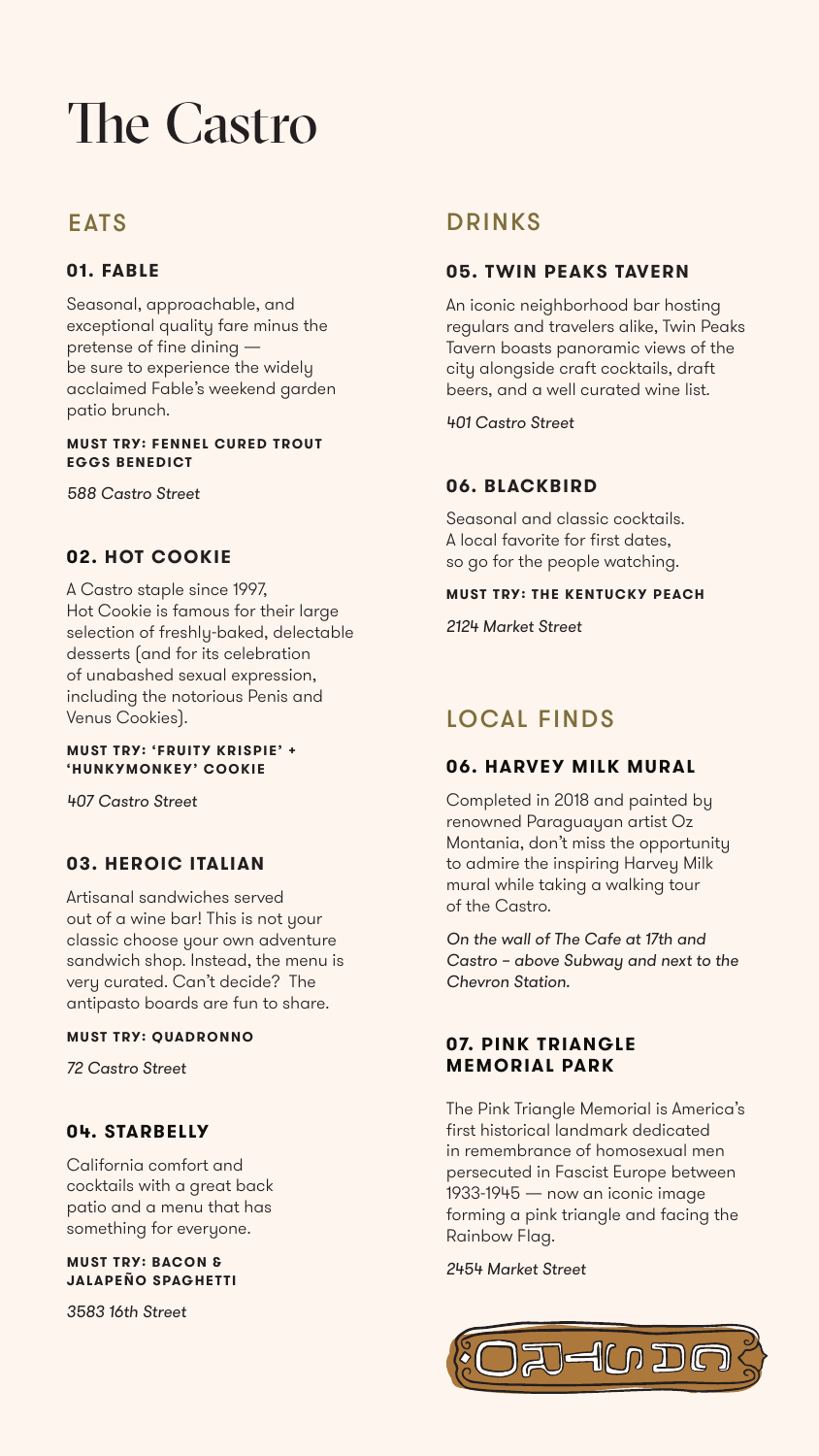# Mission

## EATS

## **04. PIZZERIA DELFINA**

We love to get a takeout pizza and head half a block to Dolores Park for an easy picnic. Not in the mood for pizza? Their spaghetti pomodoro is a true San Francisco classic.

#### **MUST TRY: SUPER BURRITO WITH CARNE ASADA**

*2288 Mission Street*

## **05. TRICK DOG**

Currently morphed into a Covidfriendly fast food joint, Quik Dog, we are hoping that the much heralded and very creative bar will be back very soon.

**MUST TRY: ANYTHING ON THEIR WILDLY CREATIVE COCKTAIL LIST, ONCE THEY DULY REOPEN. UNTIL THEN, DON'T MISS THE QUIK DOG BURGER**

*3010 20th Street*

#### **01. TARTINE**

Using a wood-fired brick oven, chefs Chad Robertson and Elisabeth Prueitt have created the quintessential, beloved pastry and fresh bread experience in the Mission, inspired by their travels and teachings from around the world

#### **MUST TRY: THE ORIGINAL FLAKY CROISSANT**

*600 Guerrero Street*

#### **02. DANDELION CHOCOLATE**

A distinctive chocolatiering experience, Dandelion Chocolate is a bean-to-bar chocolate factory that brings flavors from around the world to their Mission tasting room. Sample their newest creations and pick up a few edible souvenirs to take home.

#### **MUST TRY: HOT CHOCOLATE + BLACK SESAME TOFFEE BRITTLE**

*740 Valencia Street*

### **03. TAQUERIA CANCUN**

A perfect stop after a night out, late hours and incredible bites are the draws to this colorful Mission taqueria, well-known for its burritos.

#### **MUST TRY: SUPER BURRITO WITH CARNE ASADA**

*2288 Mission Street*



## DRINKS

## **06. FORT POINT VALENCIA**

When craving a craft beer and a shared plate of bar delicacies, look no further in the Mission District. With a bright ambiance not to be missed, spend a warm afternoon sipping away at this flagship brewery.

#### **MUST TRY: ANIMAL TROPICAL INDIA PALE ALE**

*3010 20th Street*

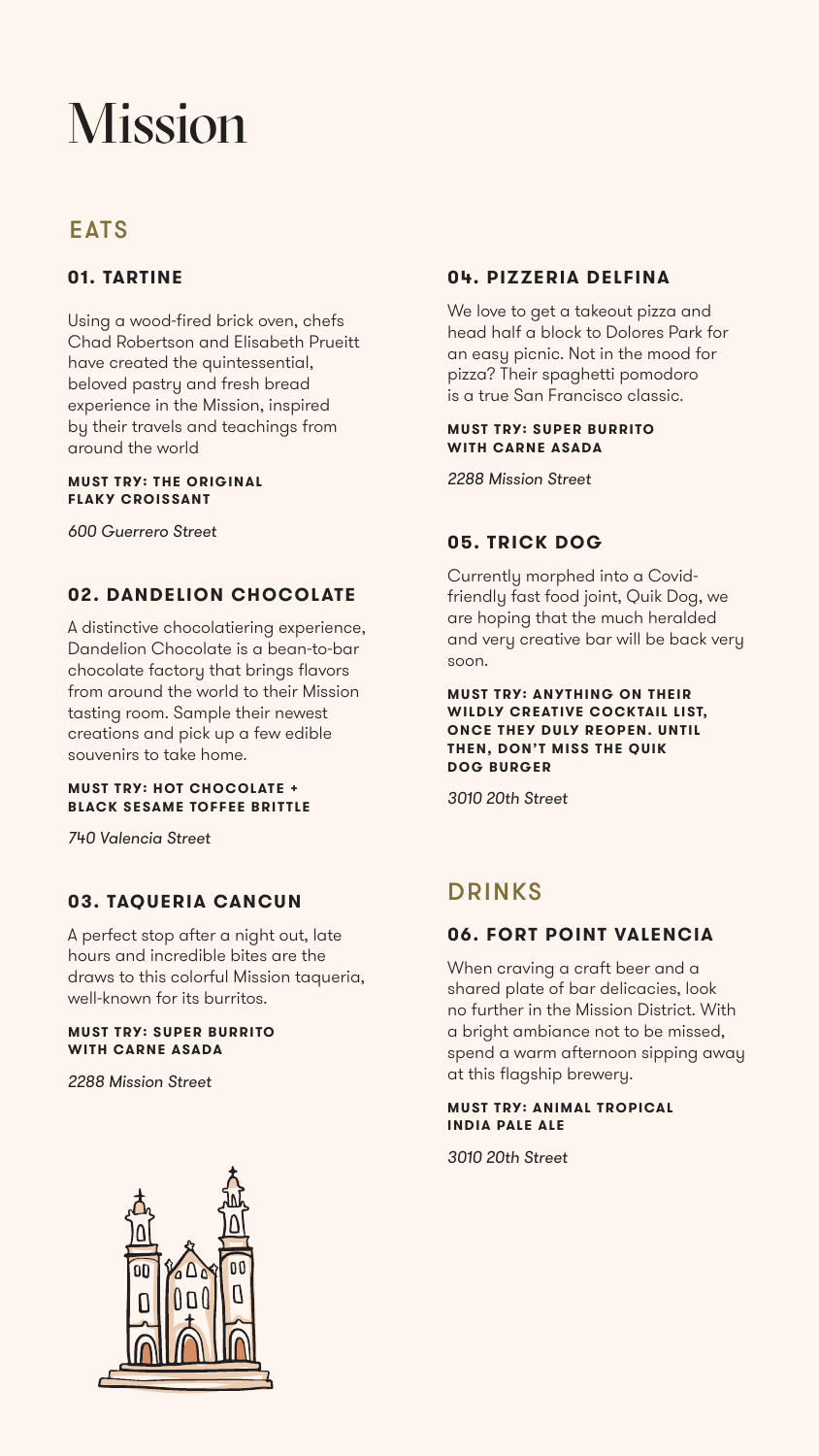#### **09. GRAFFITI WALK**

Explore the cultural ephemera that makes up the soul of the Mission District.

#### **10. MISSION DOLORES PARK**

One of San Francisco's most iconic parks, charcuterie and wine marry perfectly with famous views and enlivened energy experienced at Dolores.

*Located two blocks south of Mission Dolores at the western edge of the Mission District.*

#### **11. VALENCIA STREET (11TH – 18TH)**

Local stomping grounds for a curated array of bakeries, vintage stores, taquerias, and more, Valencia is currently blocked off for foot traffic only. Start your tour at Duboce Ave. and Valencia Street.

*3583 16th Street*





## LOCAL FINDS

## **07. DOLORES OUTPOST**

Seasonal, approachable, and a watering hole for beer connoisseurs and fans alike, pick up the six pack of your choosing before spending an afternoon in Dolores Park.

*698 Guerrero Street*

#### **08. EL TECHO**

A rooftop bar in the Mission perfect for a stop after your street art tour. They have small plates as well, so dig in!

#### **MUST TRY: MARGARITA**

*2516 Mission Street*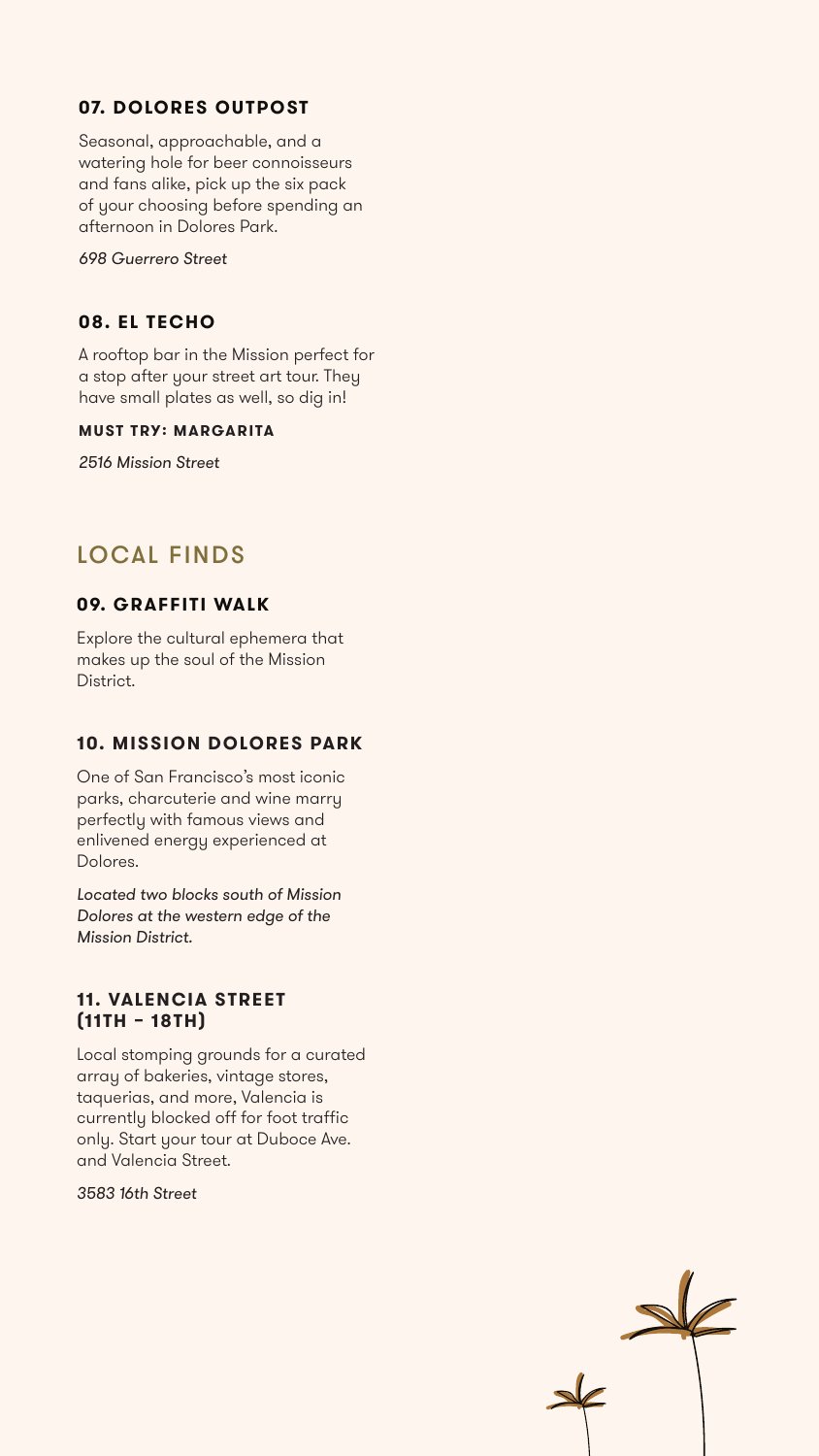# Presidio/Marina Green/ Fisherman's Wharf

## **EATS**

#### **01. BROTHERS RESTAURANT BBQ**

A hibachi experience perfect for Korean BBQ lovers, Brothers is a local favorite.

#### **MUST TRY: KALBI SHORT RIB**

*4128 Geary Boulevard*

#### **02. SCOMA'S**

For those seeking an extraordinary seafood experience, SCOMA'S is adjacent to the wharf and will certainly do the trick.

#### **MUST TRY: STEAMED CRAB + FRIED CALAMARI**

*1965 Al Scoma Way*

#### **03. THE ITALIAN HOMEMADE COMPANY**

A perfect spot for lunch, enjoy incredible pasta dishes and more just steps from Aquatic Park.

#### **MUST TRY: THE LASAGNA**

*716 Columbus Avenue*

#### **04. GIO' GELATI**

Italian artisan meets California.

#### **MUST TRY: SOUR CHERRY CHIP**

*1998 Union Street*



#### **06. ANDY GOLDSWORTHY EARTHWORKS**

Visit artist Andy Goldsworthy's three world renowned Earthworks generated from the soil and ground of the earth below—all in Presidio Park.

#### **07. CAMERA OBSCURA & HOLOGRAPH**

With a longstanding history that runs deep in San Francisco, The Camera Obscura is a cherished landmark and Historical Monument picturesquely perched on a cliff just above North Beach — using only natural light projection to emulate imagery from just outside its lens.

*1096 Point Lobos Avenue*

#### **08. LABYRINTH AT LAND'S END**

A hike through Land's End is an experience truly unique to San Francisco. Start at the USS San Francisco Memorial and head down Land's End Trail to make your way to the labyrinth. Accessible 24 hours a day.

*1998 Union Street*

## LOCAL FINDS

## **05. BUENA VISTA CAFÉ**

Iconic Buena Vista Café has been proudly serving the city's best Irish coffee since 1916.

#### **MUST TRY: THE IRISH COFFEE**

*2765 Hyde Street*

## DRINKS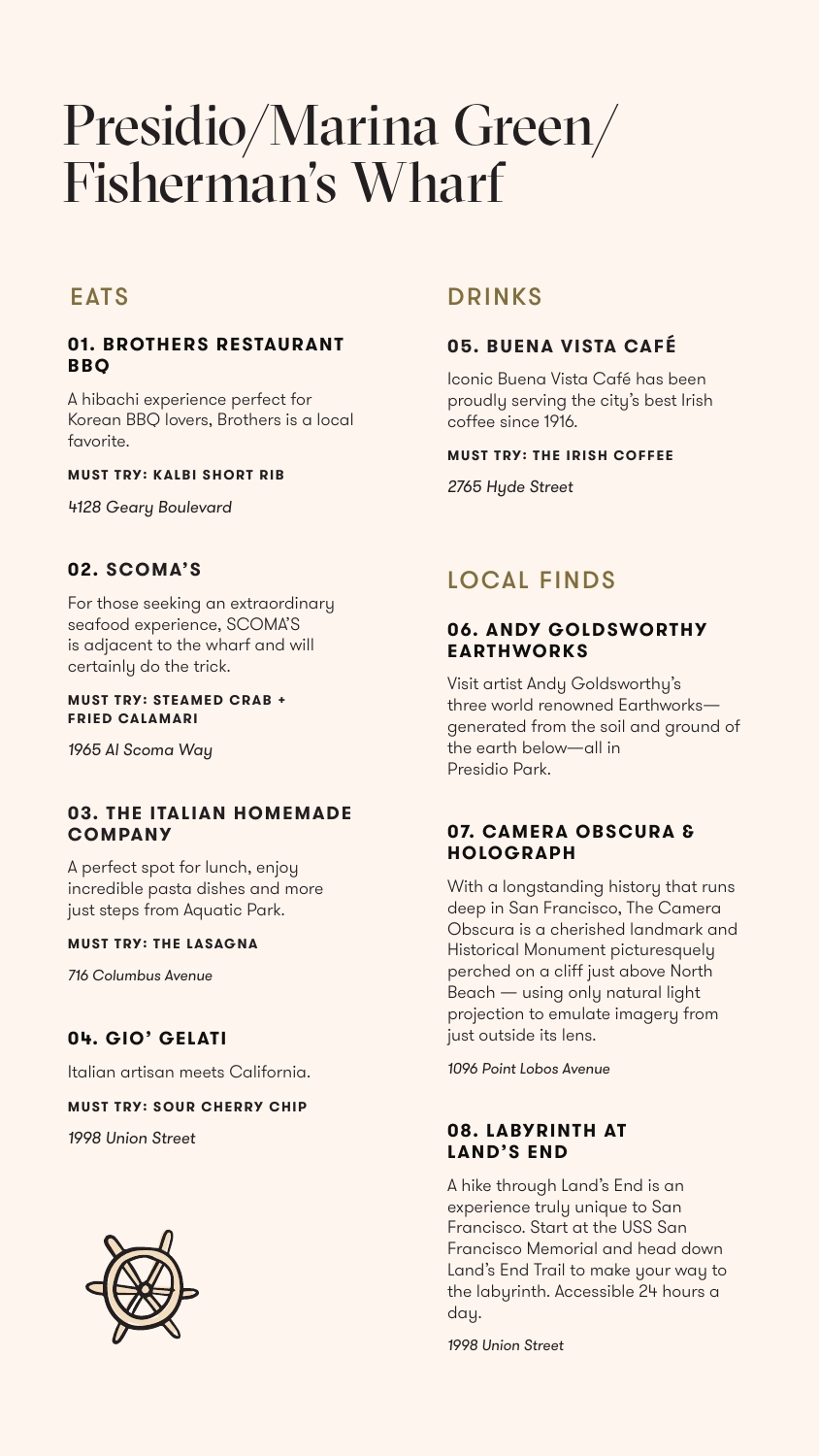# Hayes Valley/NOPA/ Haight Ashbury

## **EATS**

#### **01. NOPALITO**

One of San Francisco's best high-end Mexican restaurants, Nopalito takes creative, elevative approaches to traditional Mexican cuisine.

#### **MUST TRY: EMPANADA CON DESHEBRADA DES RES**

*306 Broderick Street*

## **02. NOPA**

Outstanding new American cuisine with an impeccable ambiance to match.

#### **MUST TRY: THE FRENCH TOAST**

*560 Divisadero Street*

#### **03. A'MANO**

Known for their irresistible pizza and pasta dishes, a dinner at A'Mano is a must while in Hayes Valley.

#### **MUST TRY: SQUID INK SPAGHETTINI**

*450 Hayes Street*

## **04. CHE FICO**

Reopening in their upstairs dining room soon and currently open outdoors in their sister spot Che Fico Alimentari, Che Fico was one of the hottest tables in town from opening day. Known for pizzas, pastas, and much more, it focuses on Italy through the lens of California, with a truly market-driven menu.

#### **MUST TRY: ANY SEASONAL PIZZA**

*838 Divisadero Street*

### **05. ZUNI**

A San Francisco classic that is perfect for both oysters and wine outdoors on a sunny day as well as a perfect roast chicken on a chilly night. Also one of the best burgers in town--not available at dinner.

#### **MUST TRY: THE ROAST CHICKEN**

*1658 Market Street*

#### **06. SALT & STRAW**

Well known throughout the West Coast for its explorative, creative take on everyone's favorite dessert, Salt & Straw has ice cream options for all dietary restrictions and preferences.

#### **MUST TRY: PEAR AND BLUE CHEESE SCOOP WITH A WAFFLE CONE**

*2201 Fillmore Street*

## **07. HORSEFEATHER**

When on the way to an afternoon lounging in the park, stop and grab an expertly crafted to-go cocktail at Horsefeather to sip outdoors.

#### **MUST TRY: THE LOWRIDER**

*28 Divisadero St*



## DRINKS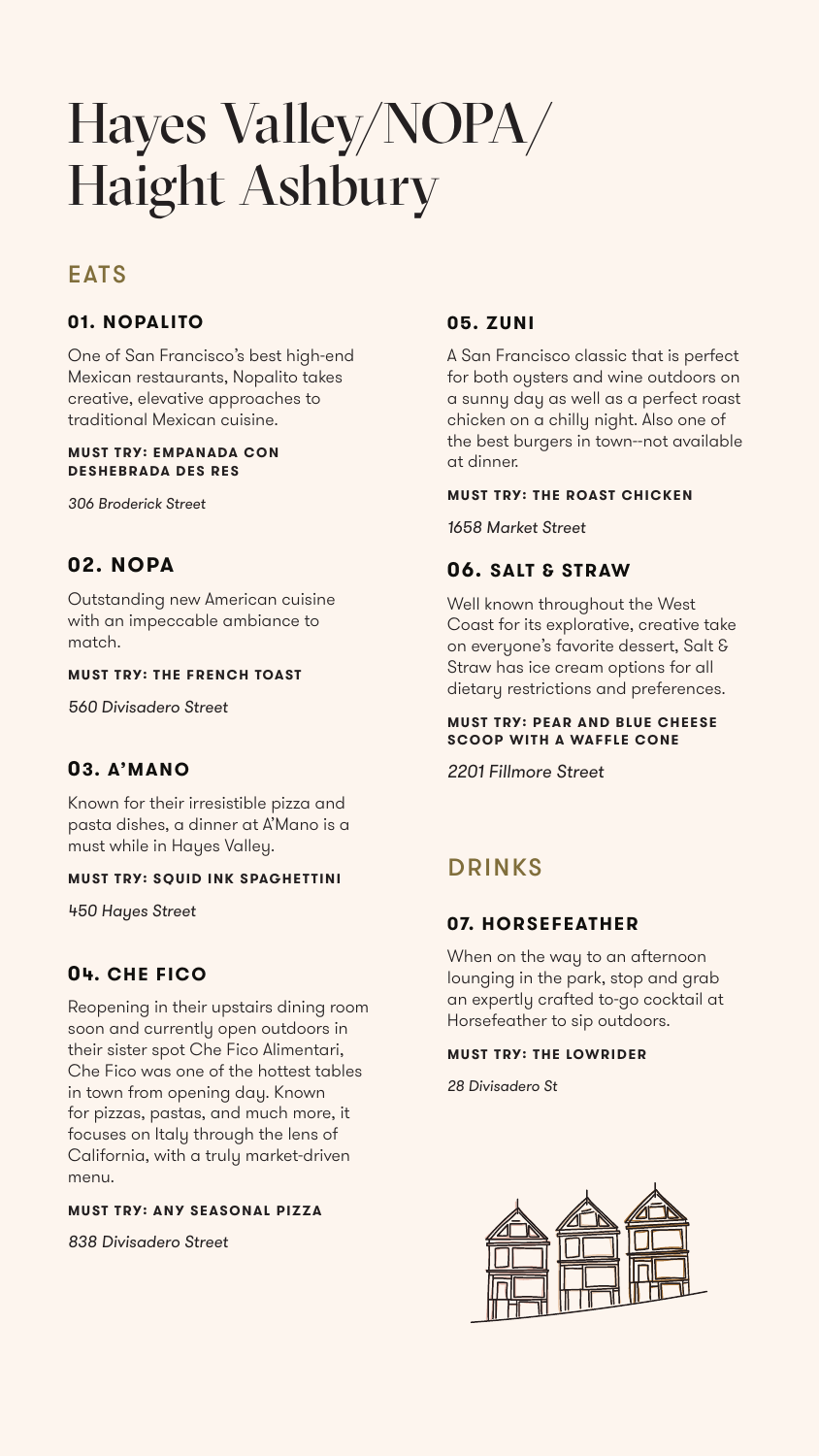#### **08. HIKE STRAWBERRY HILL TO A SECRET WATERFALL LOCATED IN GOLDEN GATE PARK**

And on the way enjoy a veggie dog at any of the stands located in the park.

#### **09. SEE REAL LIFE BISON AT GOLDEN GATE PARK**

An enigmatic experience unique to San Francisco, stop in to see the herd of Bison that roam within the world famous Golden Gate Park.

#### **10. FILLMORE SHOPPING**

Spend a day traversing Fillmore and experiencing all of the incredible shopping San Francisco has to offer.

#### **11. HAIGHT STREET**

Forever famous and indescribably iconic, don't leave San Francisco without experiencing the magic of Haight Street.

## **12. DIVISADERO STREET**

An elevated shopping and dining experience located in the heart of SF.

#### **13. ALAMO SQUARE - PAINTED LADIES**

A picturesque, uniquely San Francisco experience, take a visit to the Painted Ladies while enjoying a picnic in Alamo Square.

## **14. WASTELAND CLOTHING**

Where all good clothing goes for a second chance at life. This trendy thrift store sells a wide range of vintage, designer, and contemporary clothing, footwear, and accessories.

#### *1660 Haight Street*

#### **15. THE MILL COFFEE SHOP ON DIVISADERO**

Some of the best bread in town makes what may be the best fancy toast in a city that takes its toast very seriously. Expect a line at peak times.

**MUST TRY: TOAST!**

*736 Divisadero Street*

#### **16. DECADES OF FASHION VINTAGE OFF HAIGHT**

Vintage clothing, shoes, and accessories from the 1880's to the 1980's fills the store from floor to ceiling, feeling like a rare fusion of museum meets thrift store, and a place where hours could easily fly by.

*1653 Haight Street*

#### **17. SWORD AND**

#### **ROSE SHOP**

With over 90 different incense, oils, and baths all hand-blended in the shop, The Sword and Rose shop also offers tarot, palm, and astrological readings, providing for a uniquely mystical experience that is distinctly San Franciscan.

*85 Carl Street*



## LOCAL FINDS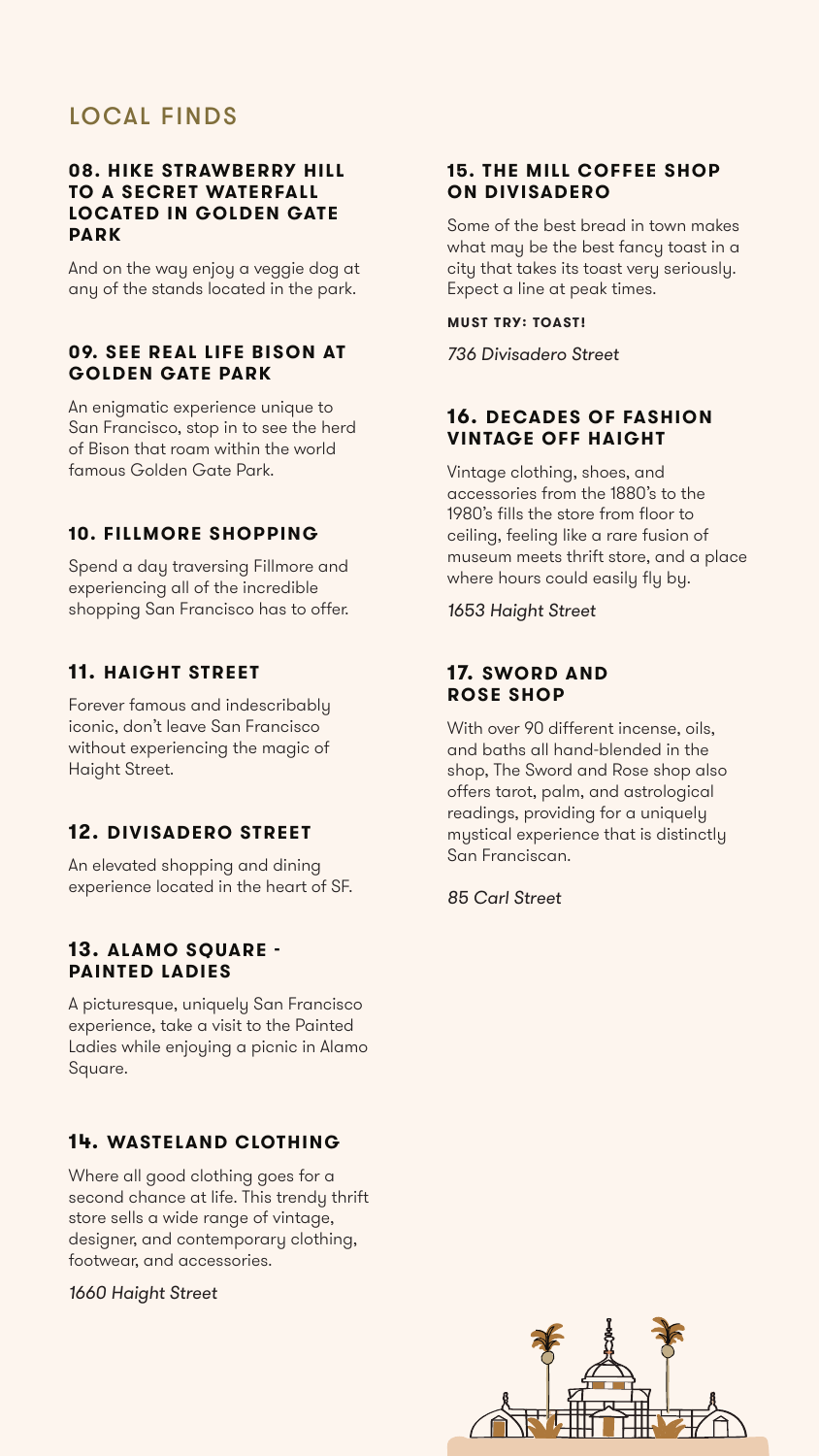# North Beach

## **EATS**

#### **01. IL CASARO**

Take it from our Italian general manager, this slightly under the radar spot is a can't miss for truly Italian pizza.

#### **MUST TRY: ORIGINAL NEAPOLITAN PIZZA**

*48 Columbus Avenue*

#### **02. CALIFORNIA FISH MARKET RESTAURANT**

Our favorite place in town for seafood, plus family style pasta.

#### **MUST TRY: LOCAL HALIBUT**

*550 Green Street*

#### **03. TONY'S PIZZA NAPOLETANA**

Specializing in coal-fired, Roman-style pizza, pop in to enjoy a beverage and a slice at Tony's.

#### **MUST TRY: JERSEY'S TRENTON TOMATO PIE**

*1570 Stockton Street*

#### **04. STELLA'S PASTRY + CAFE**

A neighborhood Italian bakery serving traditional pastries and more (and renowned for its decadent tiramisu).

#### **MUST TRY: THE TIRAMISU**

*48 Columbus Avenue*

## DRINKS

#### **07. 15 ROMOLO**

A perfect, tucked away spot for an evening cocktail or two in the romantic Basque Hotel – sip from their cocktail menu filled with prohibition era spirits muddled with new world eccentricity.

#### **MUST TRY: BARTENDER'S CHOICE**

*15 Romolo Place*

#### **08. VESUVIO**

A must-try after browsing at the legendary City Lights Bookstore. More than 70 years old, Vesuvio is living history.

#### **MUST TRY: YOUR FAVORITE CLASSIC COCKTAIL**

*255 Columbus Avenue*

## **05. MOLINARI DELICATESSEN**

San Francisco's most famous deli – an old school, iconic Italian haunt with artisanal meats, cheeses, and breads. Take a sandwich to go as you enjoy a sunny afternoon in Golden Gate Park.

#### **MUST TRY: THE RENZO SPECIAL SANDWICH**

*373 Columbus Avenue*

## **06. CAFÉ TRIESTE**

A historic Italian cafe, home to delicious coffee, aperitif, and delightful pastries.

#### **MUST TRY: A CUP OF THEIR 100% COLUMBIAN COFFEE**

*601 Vallejo Street*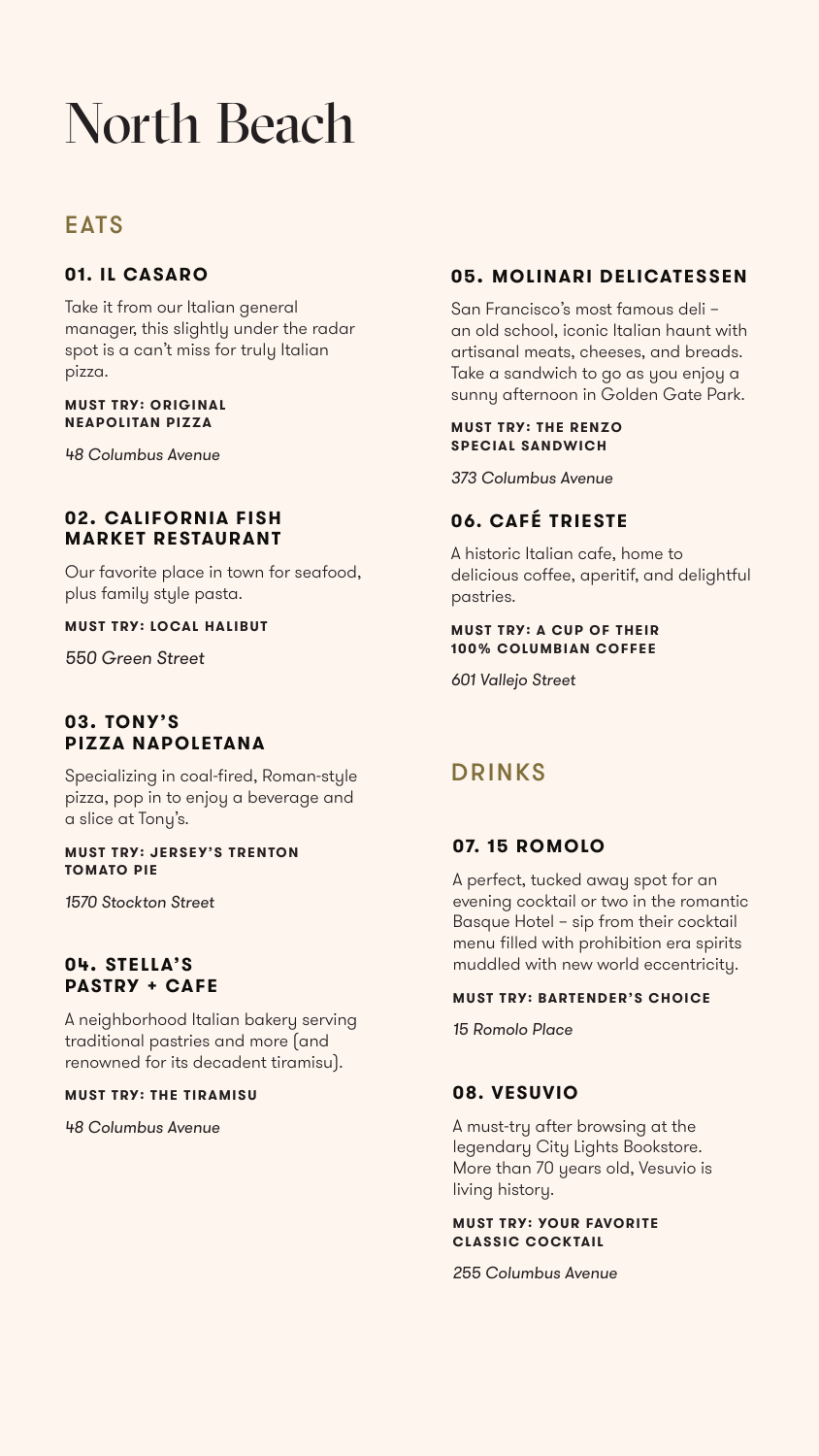## LOCAL FINDS

#### **09. WASHINGTON SQUARE PARK**

Established in 1847, this historic park is located in beautiful North Beach. Bordered by sidewalk cafes, restaurants, and bakeries, be sure to not to miss the glorious St. Peter and Paul Church while enjoying all the park has to offer.

*Filbert Street & Stockton Street*

#### **10. PARROTS AT TELEGRAPH HILL**

Take a stroll through the historic, winding neighborhood of Telegraph Hill and perhaps get a chance to experience the infamous parrots that call this enclave home.

*Corner of Filbert Street and Kearny Street on Telegraph Hill*

## **11. CITY LIGHTS BOOKSTORE**

An extraordinary independent book store that specializes in world literature and progressive politics.

*261 Columbus Avenue*

#### **12. FILBERT STEPS**

Another uniquely San Francisco monument — for one of the best views in the city, begin at Lyon Street on the east edge of the Presidio and take the steps east.